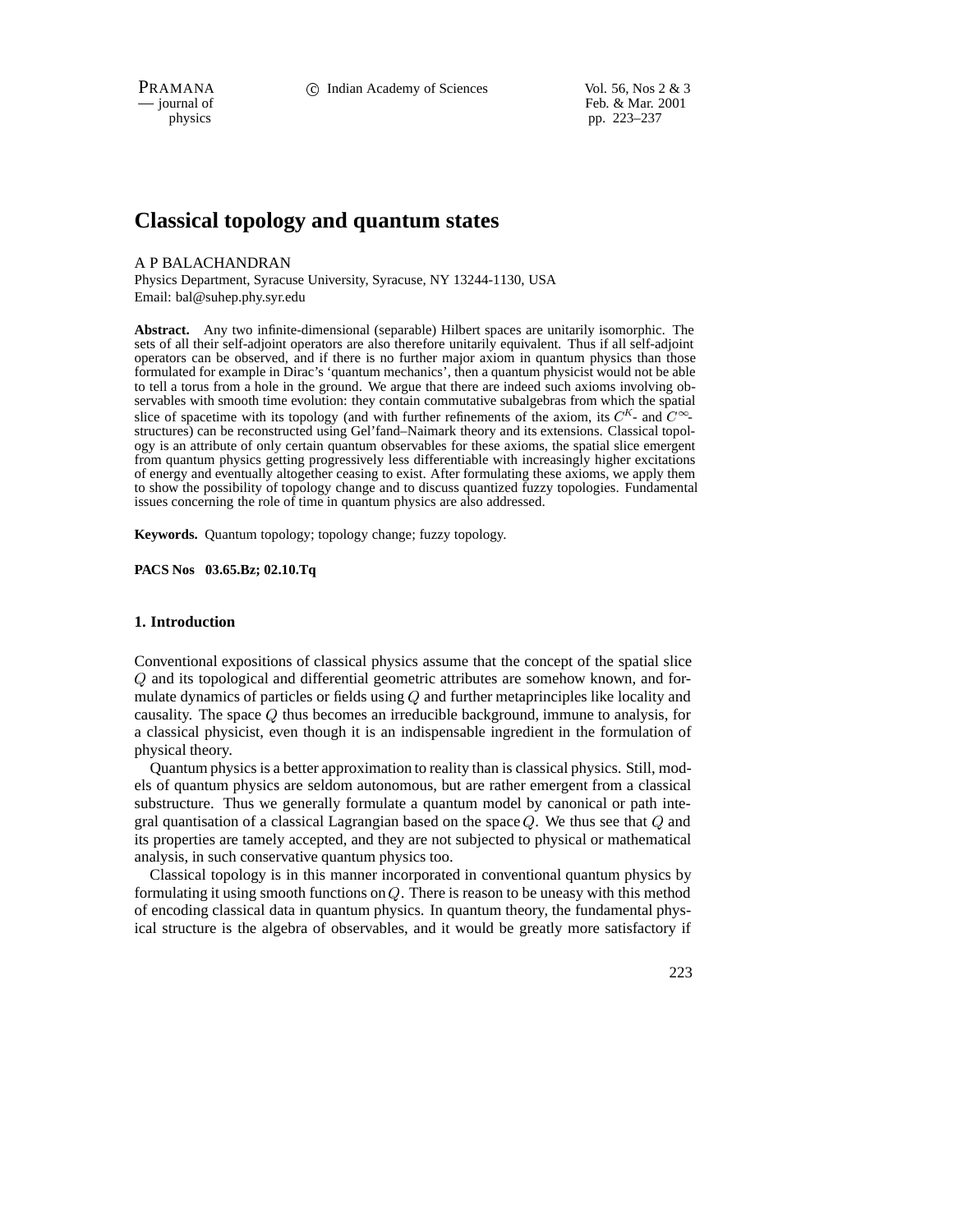we can learn if and how operator algebras describe classical topology and its differential attributes.

This note will report on certain ongoing research with several colleagues concerning this question which is fundamentally an enquiry into the nature of space and time in quantum physics. Some of our ideas have already been published elsewhere [1–4]. Our work touches both on issues of relevance to quantum gravity such as the meaning of 'quantized topology' and the possibility of topology change, and on topics of significance for foundations of quantum physics. I think that we have progressively approached a measure of precision in the formulation of relatively inarticulated questions, but our responses are still tentative and lacking in physical and mathematical completeness and rigor.

# **2. The problem as a parable**

We restate the problem to be addressed here. It is best introduced as a little story about a quantum baby. The story will set the framework for the rest of the talk. Its proper enjoyment calls for a willing suspension of disbelief for the moment.

All babies are naturally quantum, so my adjective for the baby can be objected to as redundant and provocative, but it invites attention to a nature of infants of central interest to us, so let us leave it there.

# *Parable of the quantum baby*

Entertain the conjecture of a time, long long ago, when there lived a quantum baby of cheerful semblance and sweet majesty. It was brought up by its doting parents on a nourishing diet of self-adjoint operators on a Hilbert space. All it could experience as it grew up were their mean values in quantum states. It did not have a clue when it was little that there is our classical world with its topology, dimension and metric. It could not then tell a torus from a hole in the ground.

Yet the baby learned all that as it grew up.

And the wise philosopher is struck with wonder: How did the baby manage this amazing task?

For the problem is this: Even in a quantum theory emergent from a smooth classical configuration space Q, there is no need for a wave function  $\psi$ , or a probability density  $\psi^* \psi$ , to be continuous on Q. It is enough that the integral  $\int \omega \psi^* \psi$  over Q for an appropriate volume form  $\omega$  is finite. Probability interpretation requires no more.

But if the baby can observe all self-adjoint operators with equal ease, and thereby prepare all sorts of discontinuous quantum states, how then does it ever learn of  $Q$ , its topology and its differential attributes? The problem is even worse: We shall see below that any two (separable) Hilbert spaces are isometric so that there is only one abstract Hilbert space.

This then is our central question. All that follows is charged with its emotional content, and comes from trying to find its answer.

### **3. Another statement**

We can explain the baby problem in yet another way.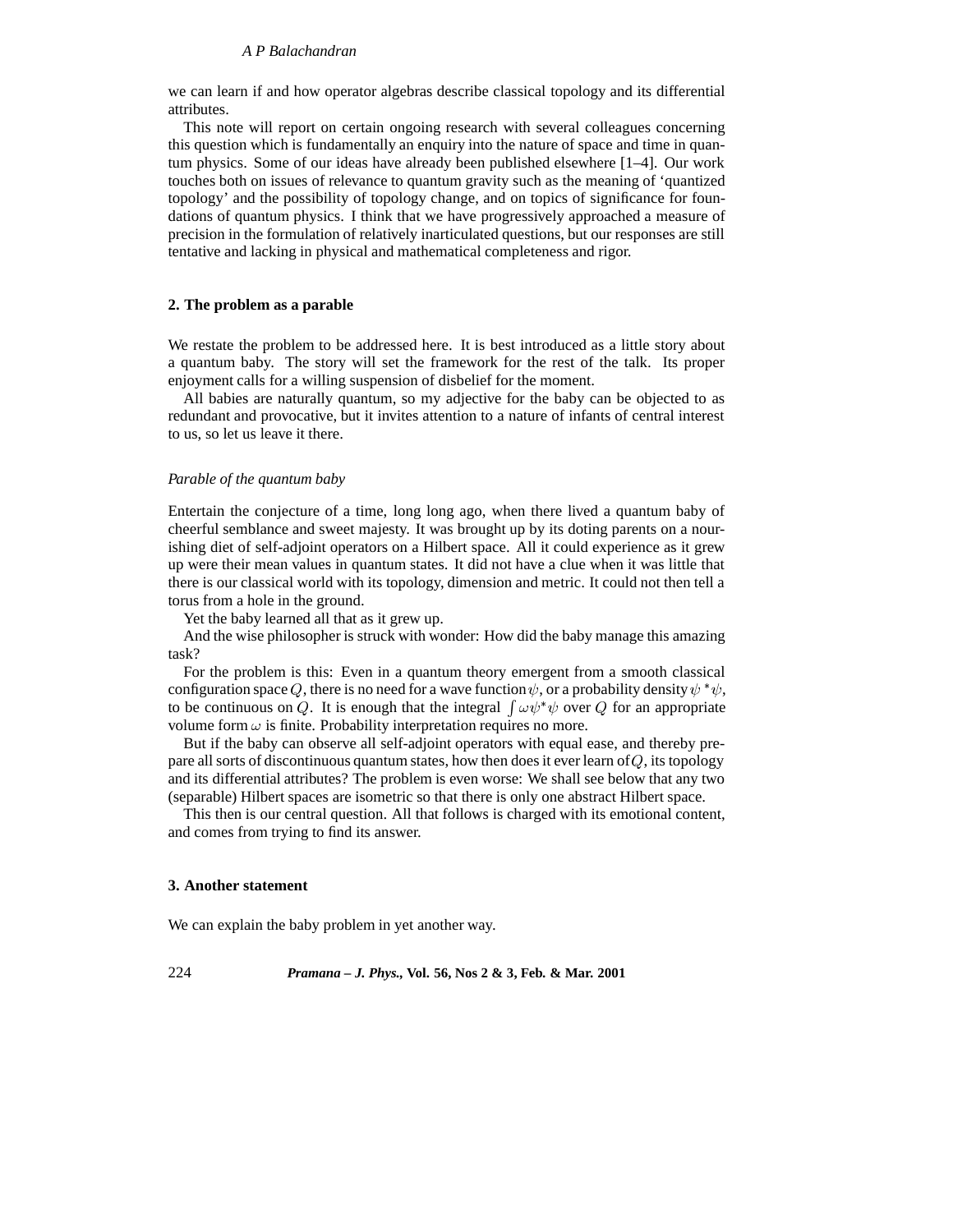In quantum physics, observables come from bounded operators on a (separable [5]) Hilbert space  $H$ . (We will deal only with separable Hilbert spaces.) The latter is generally infinite-dimensional.

But all infinite-dimensional Hilbert spaces are isomorphic, in fact unitary so. If  $|n\rangle^{(i)}$   $(n \in \mathbb{N})$  gives the orthonormal basis for the Hilbert space  $\mathcal{H}^{(i)}$   $(i = 1, 2)$ , we can achieve this equivalence by setting  $|n\rangle^{(2)} = V|n\rangle^{(1)}$ . That being so, any operator  $A^{(1)}$ on  $\mathcal{H}^{(1)}$  has a corresponding operator  $A^{(2)} = VA^{(1)}V^{-1}$  on  $\mathcal{H}^{(2)}$ .

How then does a quantum baby tell a torus from a hole in the ground?

*Without further structure in quantum physics besides those to be found in standard text books, this task is in fact entirely beyond the baby.*

In conventional quantum physics of particles say, we generally start from smooth functions (or smooth sections of hermitean vector bundles) on  $Q$  and complete them into a Hilbert space  $H$  using a suitable scalar product. In this way, we somehow incorporate knowledge about Q right at the start.

But this approach requires realizing  $H$  in a particular way, as square integrable functions (or sections of hermitean vector bundles) on  $Q$ . The presentation of  $H$  in this manner is reminiscent of the presentation of a manifold in a preferred manner, as for instance using a particular coordinate chart.

Can we give a reconstruction of  $Q$  in an intrinsic way? What new structures are needed for this purpose?

In the scheme we develop as a response to these questions, Q emerges with its  $C^{\infty}$ structure only from certain observables, *topology and differential features being attributes of particular classes of observables and not universal properties of all observables*. Thus Q emerges as a manifold only if the high energy components in the observables are suppressed. When higher and higher energies are excited, it gets more and more rough and eventually altogether ceases to exist as a topological space modelled on a manifold. Here by becoming more rough we mean that  $C^{\infty}$  becomes  $C^{K}$  and correspondingly the  $C^{\infty}$ manifold Q becomes a  $C^{K}$ -space  $Q^{K}$ .

The epistemological problems we raise here are not uniquely quantal. They are encountered in classical physics too, but we will not discuss them here.

#### **4. What is our quantum system?**

The system we consider is generic. If  $K$  is the configuration space of a generic system, such as that of a single particle or a quantum field, its algebra of observables normally contains the algebra  $C^{\infty}(Q)$  of smooth functions on the spatial slice Q. For a charged field, for example, suitably smeared charge, energy and momentum densities can generate this algebra. That is (provisionally) enough for our central goal of recovering  $Q$  from quantum observables.

### **5. Time is special**

We have to assume that time evolution is given as a unitary operator  $U(t)$  which is continuous in t. Our analysis needs this input. Time therefore persists as an *a priori* irreducible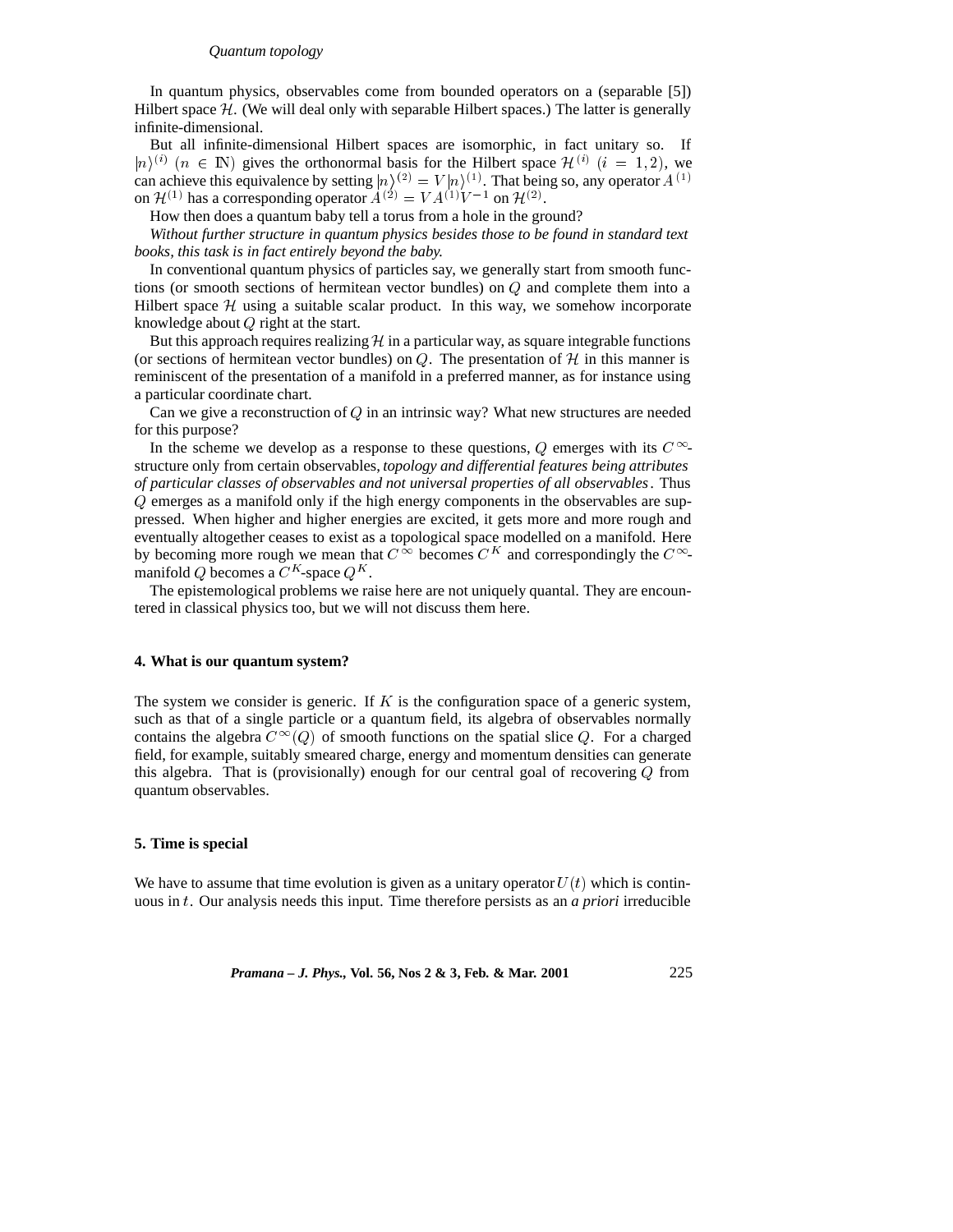notion even in our quantum approach. It would be very desirable to overcome this limitation. (See [6] in this connection.)

There is more to be said on time, its role in measurement theory and as the mediation between quantum and classical physics. There are brief remarks on these matters below.

It is true that so far as our main text is concerned,  $U(t)$  or the Hamiltonian can be substituted by spatial translations, momenta or other favorite observables. But we think that time evolution is something special, being of universal and central interest to science. It is for this reason that we have singled out  $U(t)$ .

#### **6. The Gel'fand–Naimark theory**

The principal mathematical tool of our analysis involves this remarkable theory [7] and, to some extent its developments in noncommutative geometry [8–12]. We shall now give a crude and short sketch of this theory.

A  $C^*$ -algebra  $A$  with elements c has the following properties: (a) It is an algebra over  $\mathbb C$ . (b) It is closed under an antinvolution  $\ast$ :

$$
* : c_j \in \mathcal{A} \Rightarrow c_j^* \in \mathcal{A}, \ c_j^{**} = c_j, \ (c_1 c_2)^* = c_2^* c_1^*, \ (\xi c_j)^* = \xi^* c_j^*, \tag{6.1}
$$

where  $\xi$  is a complex number and  $\xi^*$  is its complex conjugate. (c) It has a norm  $|| \cdot ||$  with the properties  $||c^*|| = ||c||$ ,  $||c^*c|| = ||c||^2$  for  $c \in \mathcal{A}$ . (d) It is complete under this norm.

A  $*-$  representation  $\rho$  of A on a Hilbert space H is a representation of A by a  $C^*$ algebra of bounded operators on a Hilbert space [13] with the following features: (i) The \* and norm for  $\rho(\mathcal{A})$  are the operator adjoint  $\dagger$  and operator norm (also denoted by  $||\cdot||$ ). (ii)  $\rho(c^*) = \rho(c)^{\dagger}$ .

 $\rho$  is said to be a  $*$ -homomorphism because of (ii). We can also in a similar manner speak of \*-isomorphisms.

We will generally encounter  $A$  concretely as an algebra of operators. In any case, we will usually omit the symbol  $\rho$ .

Note that a  $*$ -algebra (even if it is not  $C^*$ ) is by definition closed under an antinvolution  $\ast$ .

Let C denote a commutative C<sup>\*</sup>-algebra. Let  $\{x\}$  denote its space of inequivalent irreducible  $*$ -representations (IRR's) or its spectrum. (So  $a \in \mathcal{C} \Rightarrow x(a) \in \mathbb{C}$ .) The Gel'fand– Naimark theory then makes the following striking assertions:  $(\alpha)$  There is a natural topology on  $\{x\}$  making it into a Hausdorff topological space [14]  $Q<sup>0</sup>$ . (We will denote the IRR's prior to introducing topology by  $\{x\}$  and after doing so by  $Q$  with suitable superscripts. Q is the same as  $Q^{\infty}$  below.) ( $\beta$ ) Let  $C^{0}(Q)$  be the  $C^*$ -algebra of  $\mathbb{C}$ -valued continuous functions on Q. Its  $*$  is complex conjugation and its norm  $|| \cdot ||$  is the supremum norm,  $||\phi|| = \sup_{x \in Q^0} |\phi(x)|$ . Then  $\mathcal{C}^0(Q)$  is \*-isomorphic to  $\mathcal{C}$ .

We can thus identify  $\mathcal{C}^0(Q)$  with C, as we will often do.

The above results can be understood as follows: By 'duality', the collection of  $x(a)$ 's for all x defines a function  $a_c$  on  $\{x\}$  by  $a_c(x) := x(a)$ .  $a_c$  is said to be the Gel'fand transform of a.

 ${x}$  is as yet just a collection of points with no topology. How can we give it a natural topology? We want  $a_c$  to be  $C^0$  in this topology. Now the set of zeros of a continuous function is closed. So let us identify the set of zeros  $C_a$  of each  $a_c$  with a closed set: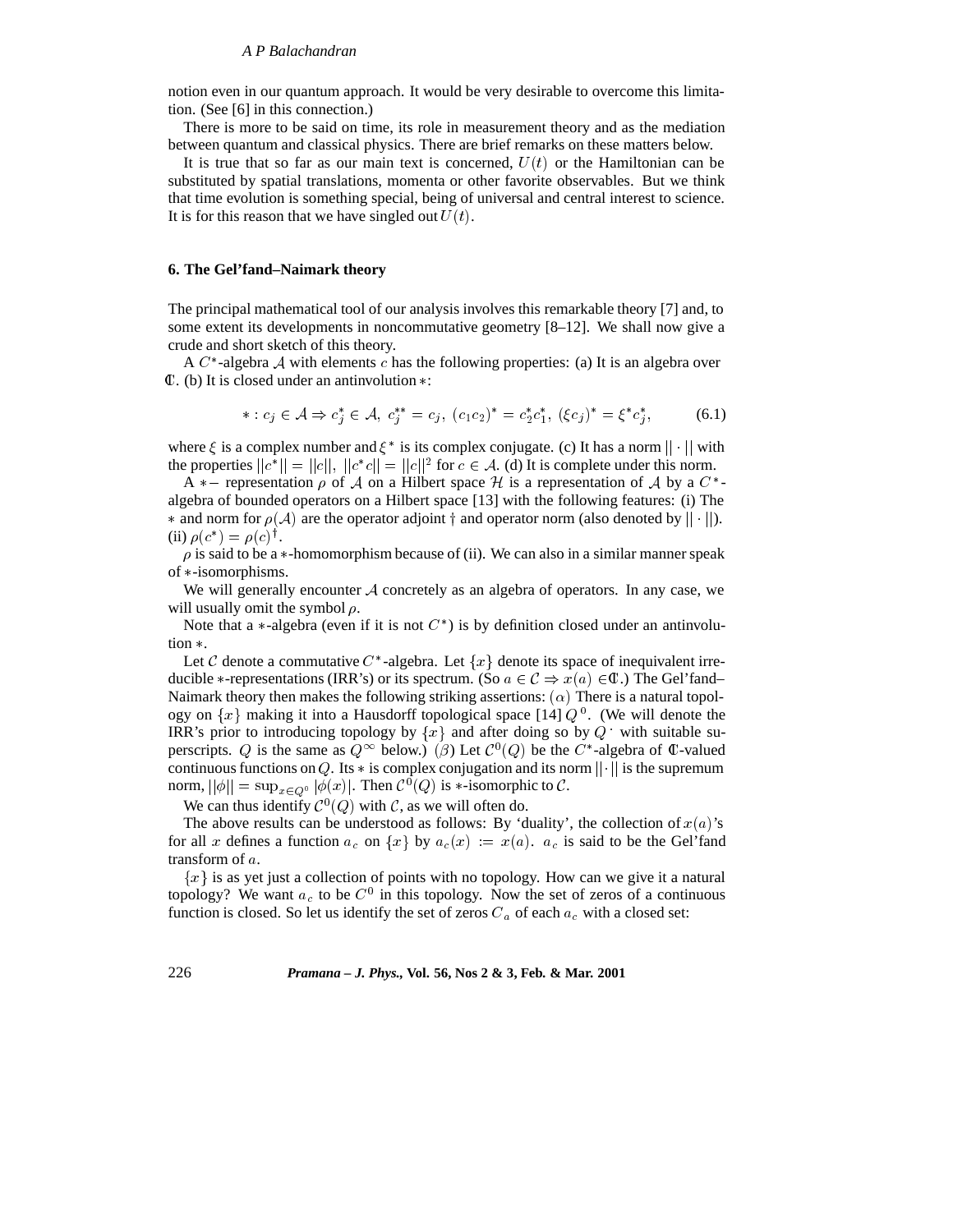$$
C_a = \{x : x(a) \equiv a_c(x) = 0\}.
$$
\n(6.2)

The topology we seek is given by these closed sets. The Gel'fand–Naimark theorem then asserts ( $\alpha$ ) and ( $\beta$ ) for this topology, the isomorphism  $C \to C^0(Q)$  being  $a \to a_c$ .

A Hausdorff topological space can therefore be equally well described by a commutative  $C^*$ -algebra  $\mathcal C$ , presented for example using generators. That would be an intrinsic coordinate-free description of the space and an alternative to using coordinate charts.

A  $C<sup>K</sup>$ -structure can now be specified by identifying an appropriate subalgebra  $\mathcal{C}<sup>K</sup>$  of  $\mathcal{C} \equiv \mathcal{C}^0$  and declaring that the C<sup>K</sup>-structure is the one for which  $\mathcal{C}^K$  consists of K-times differentiable functions. (C<sup>K</sup> is a  $*-$ , but not a  $C^*$ -, algebra for  $K > 0$ , as it is not complete.) The corresponding C<sup>K</sup>-space is  $Q<sup>K</sup>$ . For  $K = \infty$ , we get the manifold  $Q<sup>\infty</sup>$ . We have the inclusions

$$
\mathcal{C}^{\infty} \subset \ldots \subset \mathcal{C}^{K} \subset \ldots \subset \mathcal{C}^{0} \equiv \mathcal{C}
$$
 (6.3)

where

$$
\overline{\mathcal{C}}^{(\infty)} = \overline{\mathcal{C}}^{(K)} = \overline{\mathcal{C}} \equiv \mathcal{C},\tag{6.4}
$$

the bar as usual denoting closure. In contrast,  $Q^{\infty}$  and  $Q^{K}$  are all the same as sets, being  ${x}$ .

A dense \*-subalgebra of a  $C^*$ -algebra  $C$  will be denoted by  $C$ , the superscript highlighting some additional property. The algebras  $\mathcal{C}^K$  are such examples.

*Example* 1. Consider the algebra  $C$  generated by the identity, an element  $u$  and its inverse  $u^{-1}$ . Its elements are  $a = \sum_{N \in \mathbb{Z}} \alpha_N u^N$  where  $\alpha_N$ 's are complex numbers vanishing rapidly in N at  $\infty$ . The  $*$  is defined by  $u^* = u^{-1}$ ,  $a^* = \sum a_N^* u^{-N}$ . As C has identity 1, there is a natural way to define inverse  $a^{-1}$  too :  $a^{-1}$  is that element of C such that  $a^{-1}a = aa^{-1} = 1$ . There is also a canonical norm ||.|| compatible with properties (c) [8,10]:  $||a|| =$  maximum of  $|\lambda|$  such that  $a^* a - |\lambda|^2$  has no inverse.

The space Q for this C is just the circle  $S^1$ ,  $u_c$  being the function with value  $e^{i\theta}$  at  $e^{i\theta} \in S^1$ .

If similarly we consider the algebra associated with  $N$  commuting unitary elements, we get the N-torus  $T^N$ . If for  $N = 2$ , the generating unitary elements do not commute, but fulfill  $u_1u_2 = \omega u_2u_1$ ,  $\omega$  being any phase, we get the noncommutative torus [15,8]. It is the 'rational' or 'fuzzy' torus if  $\omega^K = 1$  for some  $K \in \mathbb{Z}$ , otherwise it is 'irrational' [12,16].

### **7. States and observables**

The formulation of quantum physics best suited for the current discussion is based on the algebra B of bounded observables and states  $\omega$  on B. B has a  $*$ -operation (anti-involution) and  $\omega(b) \in \mathbb{C}$  for  $b \in \mathcal{B}$  with  $\omega(b^*b) \geq 0$ ,  $\omega(1)=1$ .  $\omega$  can be thought of as the density matrix describing the ensemble and  $b$  the operator whose mean value is being measured. The Gel'fand–Naimark–Segal (GNS) construction lets us recover the Hilbert space formulation from  $\omega$  and  $b$ .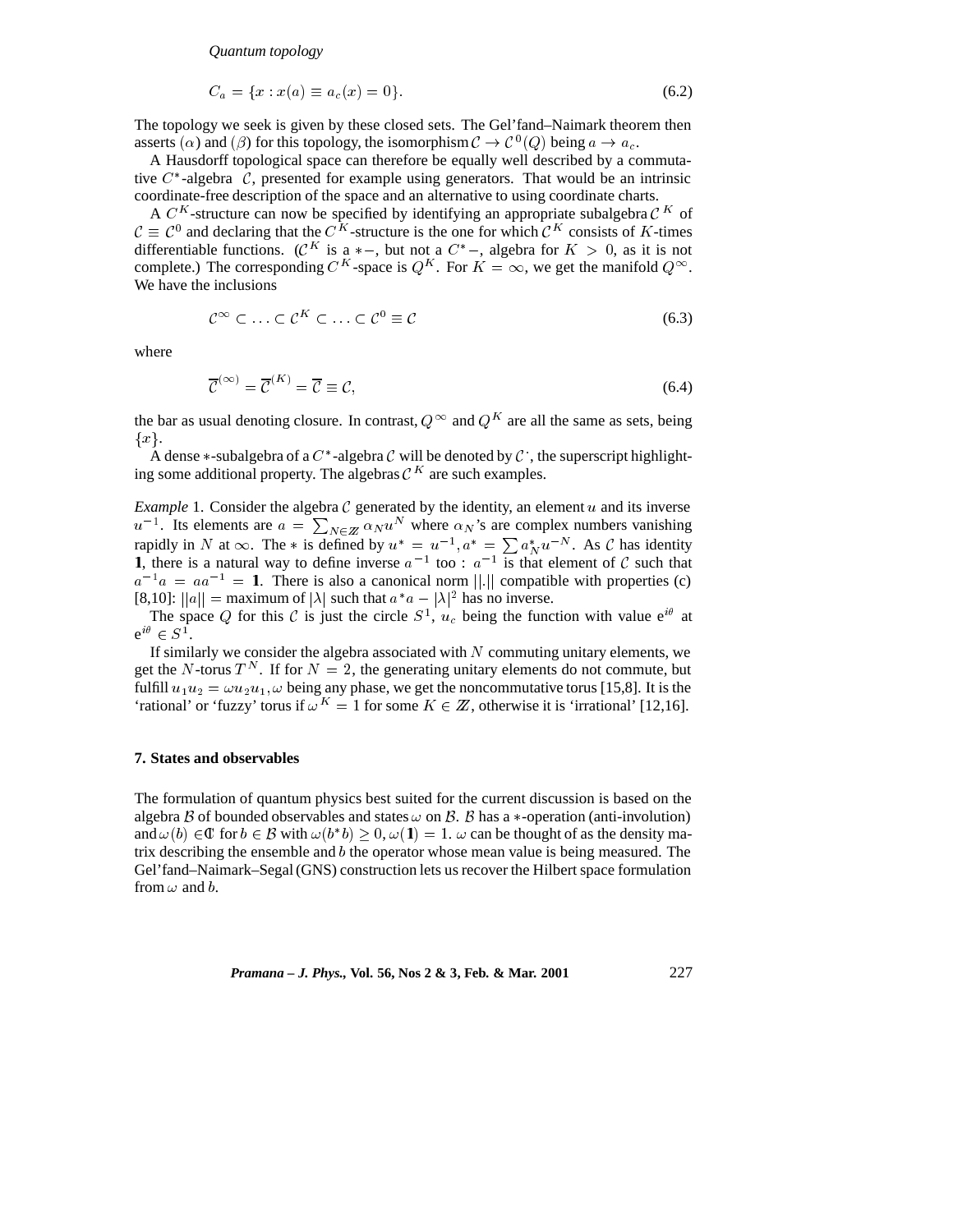### **8. Instantaneous measurements and classical topology**

Time in *conventional* quantum physics has a unique role. It is not a quantum variable, and all elementary quantum observations are instantaneous.

Now elementary measurements – those instantaneous in time – can only measure commuting observables. Thus the probability of finding the value  $\alpha$  for the observable  $\Lambda$  at time  $t - \epsilon$  and then b for B at  $t + \epsilon$  is  $\omega(P_a(t - \epsilon)P_b(t + \epsilon)P_a(t + \epsilon))$ , where  $P_{a,b}$  are projectors at indicated times. If the order is reversed, the answer is  $\omega(P_a(t - \epsilon)P_b(t + \epsilon)P_a(t + \epsilon))$ . They do not coincide as  $\epsilon \to 0$  unless  $P_a(t)P_b(t)= P_b(t)P_a(t)$ , that is  $AB = BA$ . As experiments cannot resolve time sequence if  $\epsilon$  is small enough, we cannot consistently assign joint probabilities to noncommuting observables in elementary measurements.

Thus from instantaneous measurements, we can extract commutative  $C^*$ -algebras and therefrom Hausdorff topological spaces.

*If 'commutation' is classical, then instantaneous measurements and Hausdorff spaces (the stuff of manifolds) are also partners in this classicality.*

It is known that a state  $\omega$  restricted to a commutative  $C^*$ -algebra is equivalent to a classical probability measure on its underlying topological space. As a wave function  $|\psi\rangle$  thus is equivalent to a classical probability measure for an instantaneous measurement (which any way is the only sort of measurement discussed in usual quantum physics), there is no need to invoke 'collapse of wave packets' or similar hypotheses for its interpretation. The uniqueness of quantum measurement theory then consists in the special relations it predicts between outcomes of measurements of different commutative algebras  $C_1$  and  $C_2$ . These relations are often universal, being independent of the state vector  $|\psi\rangle$ .

Such a point of view of quantum physics, or at least a view close to it, has been advocated especially by Sorkin [17].

Thus we see that instantaneous measurements are linked both to classical topology and to classical measurement theory.

But surely the notion of *instantaneous measurements* can only be an idealization. Measurements must be extended in time too, just as they are extended in space. But we know of no fully articulated theory of measurements extended in time, and maintaining quantum coherence during its duration, although interesting research about these matters exists [18].

A quantum theory of measurements extended in time, with testable predictions, could be of fundamental importance. We can anticipate that it will involve noncommutative algebras N instead of commutative algebras, the hermitean form  $\psi^{\dagger} \chi$  for the appropriate vectors  $\psi$ ,  $\chi$  in the Hilbert space being valued in N. Such quantum theories were encountered in [2]. Mathematical tools for their further development are probably available in noncommutative geometry [8–12].

But we are hardly done, we do not have  $Q$  as a manifold, or its dimension etc.

# **9. What time evolution tells us**

Time evolution  $U(t)$  evolves all observables  $\mathcal{B} \equiv \mathcal{B}^{(0)}$  continuously in conventional quantum physics:  $\omega(U(t)^{-1}bU(t))$  is continuous in t for all  $b \in \mathcal{B}^{(0)}$ .

Let  $\mathcal{B}^{(1)} \subset \mathcal{B}^{(0)}$  be the subset of  $\mathcal{B}^{(0)}$  with differentiable time evolution. The Hamiltonian H is defined only on  $\mathcal{B}^{(1)}$ : If  $b(t) = U(t)^{-1}b(0)U(t) \in \mathcal{B}^{(1)}$ , then  $i\mathrm{d}b(t)/\mathrm{d}t$  $=[b(t), H]$ . For example, for  $H = p^2/2m$  plus a smooth potential  $V(x)$ ,  $\mathcal{B}^{(1)}$  contains twice-differentiable functions of x. For  $D = -i\alpha \cdot \partial$ , it has  $C<sup>1</sup>$  functions.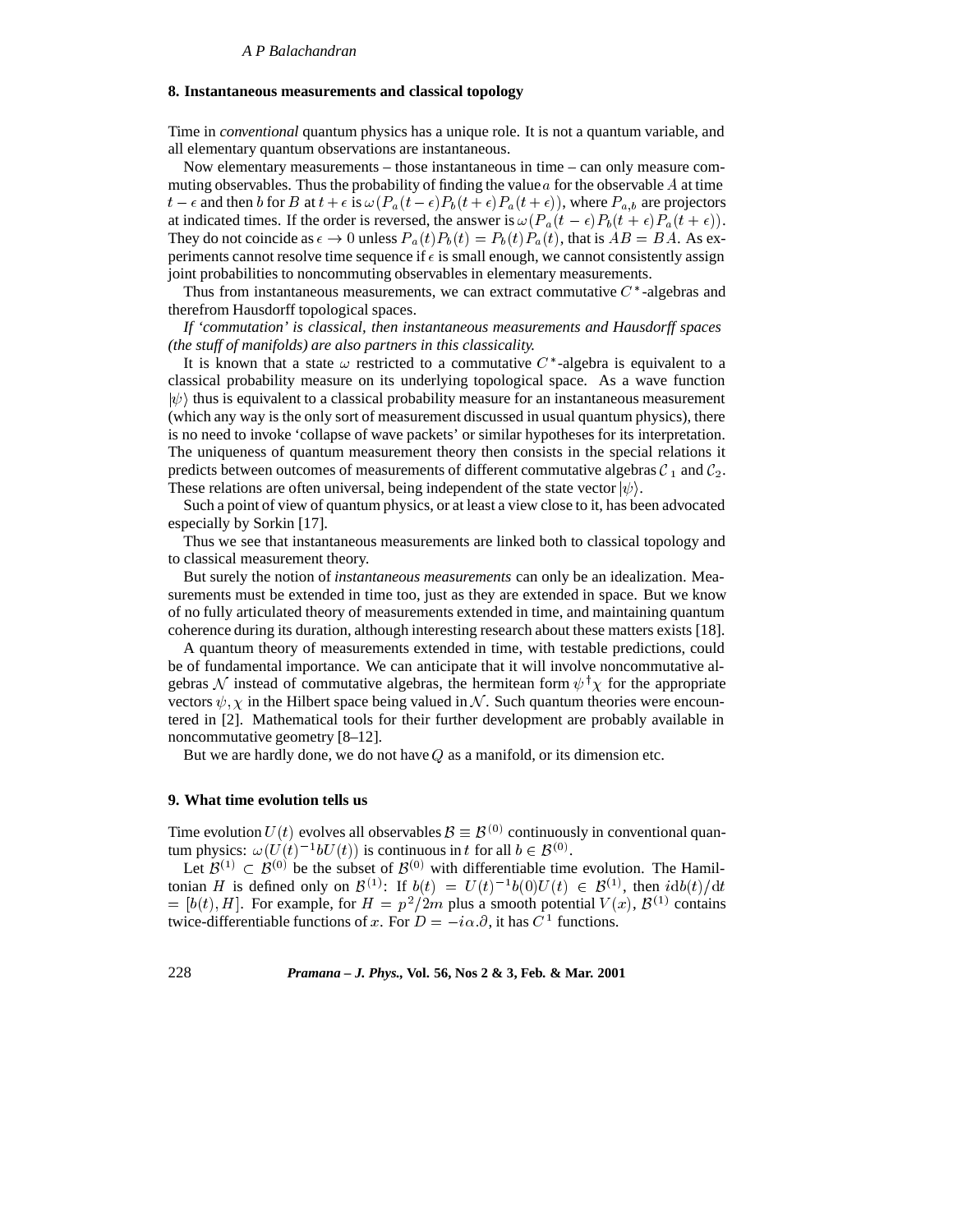Thus K-times differentiability in this way gives  $\mathcal{B}^{(K)}$  with inclusions  $\ldots \subset \mathcal{B}^{(K)}$  $\mathcal{B}^{(K-1)} \subset \ldots \subset \mathcal{B}^{(0)}.$ 

Let  $\mathcal{B}^{(\infty)} = \bigcap \mathcal{B}^{(K)}$ . From  $\mathcal{B}^{(\infty)}$ , we have to extract a subalgebra which helps us reconstruct the spatial slice Q with its differential structure, dimension etc. The criterion to do so may be a weak form of relativistic causality. In relativity, if an observable is localised in a spatial region D at time zero, its support  $D_t$  at time t is within the future light cone of D. This means in particular that as  $t \to 0$ ,  $D_t \to D_0 = D$ . There is no spread all over in infinitesimal times. Such a constraint is compatible with  $H$  having a finite number of spatial derivatives. Relativistic causality for example is violated by the Hamiltonian  $(p^2 + m^2)^{1/2}$  whereas the Dirac operator is of first order and causal.

If H is of first order and f and g are functions, then  $[[H, f], g] = 0$ . This is so for example for the Dirac Hamiltonian. More generally, if  $H$  is of finite order,  $[[H, f<sub>1</sub>], f<sub>2</sub>], f<sub>3</sub>], ..., f<sub>K</sub>]] = 0$  for a finite K. All this suggests the definition.

## DEFINITION

A commutative subalgebra  $\mathcal{C}^{(\infty)}$  of  $\mathcal{B}^{(\infty)}$  is weakly causal if, for  $f_i \in \mathcal{C}^{(\infty)}$ ,  $[[H, f<sub>1</sub>], f<sub>2</sub>], f<sub>3</sub>], ..., f<sub>K</sub>$ <sup> $[]$ </sup> = 0 for some *K*.

This pale form of causality can be valid *generically* only for functions on a spatial manifold M. For example, the Hamiltonian of a simple harmonic oscillator fulfills this criterion in both position and momentum space.

*Conjecture.*  $C^{(\infty)}$  determines M and its  $C^{\infty}$ -structure by the analogue of a Gel'fand– Neumark construction.

If  $\mathcal{B}^{(K)}$  is substituted for  $\mathcal{B}^{(\infty)}$  and a corresponding  $\mathcal{C}^{(K)}$  is extracted, the latter will fix only the  $C^{K}$ -structure of Q. Requiring just continuity, we can recover Q only as a topological space.

We can expand observables in eigenstates of  $H : b(t) = \sum b_n e^{i\omega_n t}$ , with  $||b(t)||^2 \equiv$  $\omega(b(t)^*b(t)) < \infty$ . From  $d^K b(t)/dt^K = \sum_i (i\omega)^K b_n e^{i\omega_n t}$ , we see that requiring convergence of r.h.s. in norm for high  $K$  suppresses high frequencies. (We are ignoring issues of null states of  $\omega$  here.) Thus low energy observations recover Q with its  $C^{\infty}$ -structure. But as higher and higher energies are observed, that is, as shorter and shorter time scales are resolved, Q gets more rough, retaining progressively less of its differentiable structure. Eventually for nondifferentiable  $b, Q$  is just a topological space and retains no differentiable structure.

The situation is in fact more dramatic. The algebra giving  $Q$  as a topological space is the C<sup>\*</sup>-algebra of continuous functions C<sup>(0)</sup>. The maximum commutative C<sup>\*</sup>-algebra C<sup>(0)''</sup> containing  $\mathcal{C}^{(0)}$  does not give Q as a topological space modelled on a manifold.

Much of what we discussed above is based on spectral considerations, suggesting that more remarks are necessary as regards isospectral manifolds. We will not however undertake this task here.

#### **10. Dimension and metric**

Suppose that <sup>Q</sup> has been recovered as a manifold. We can then find its dimension in the usual way.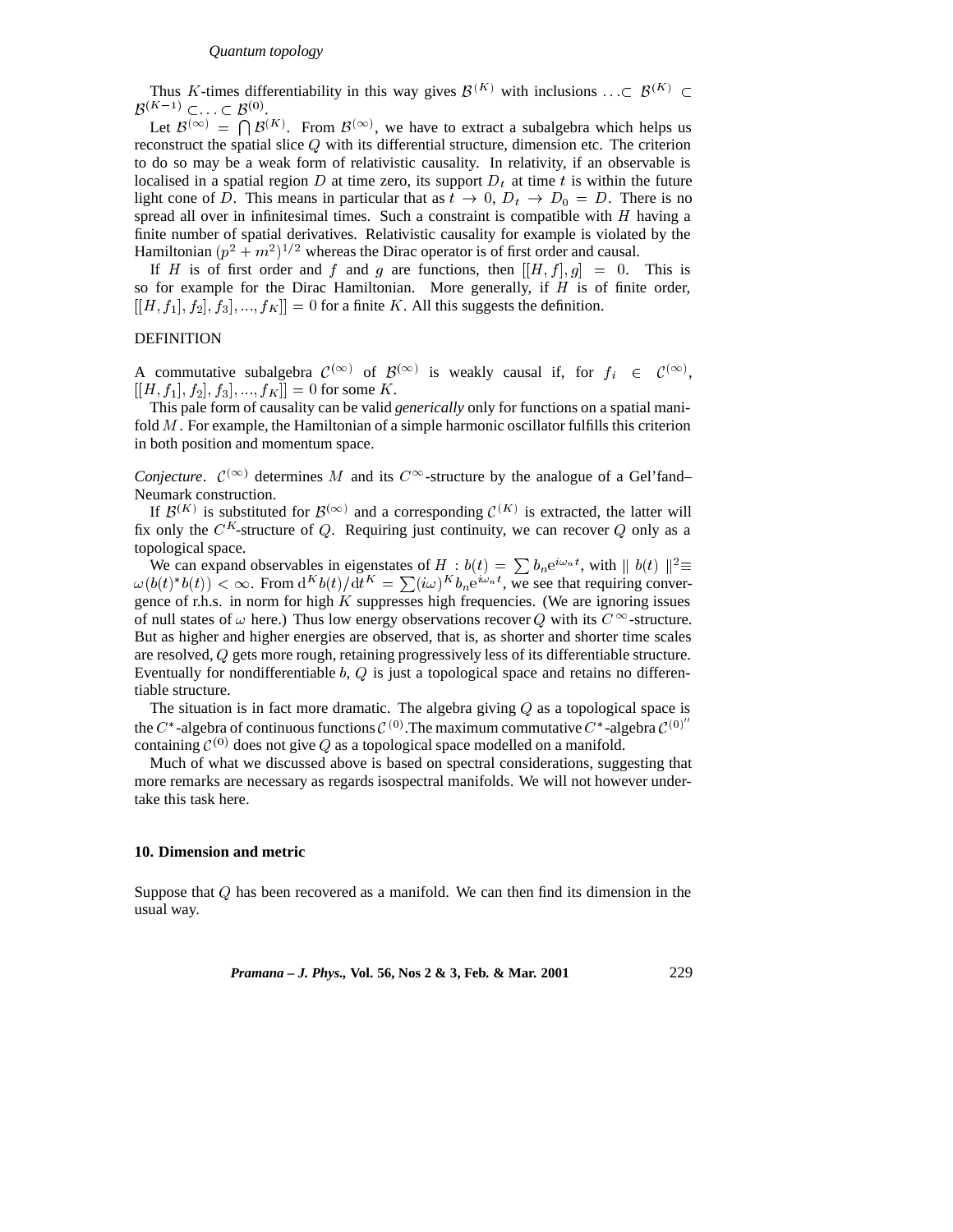There is also a novel manner to find its dimension d from the spectrum  $\{\lambda_n\}$  of H: If H is of order N,  $|\lambda_n|$  grows like  $n^{N/d}$  as  $n \to \infty$  [8–10,19].

We can find a metric as well for  $Q$  [8,10,19]. It is specified by the distance

$$
d(x,y) = \left\{ \sup_a |a_c(x) - a_c(y)| : \frac{1}{N!} \left| \left| \underbrace{[a,[a,\ldots [a,H]\ldots]}_{N \ a's} \right| \right| \le 1 \right\}.
$$
 (10.1)

This remarkable formula gives the usual metric for the Dirac operator  $[N = 1]$  [8,9] and the Laplacian  $[N = 2]$  [19].

# **11. What is quantum topology?**

A question of the following sort often suggests itself when encountering discussions of topology in quantum gravity. If  $Q$  is a topological space, possibly with additional differential and geometric structures ('classical' data), what is meant by *quantizing* Q?

It is perhaps best understood as: finding an algebra of operators on a Hilbert space from which Q and its attributes can be reconstructed (much as in the Gel'fand–Naimark theorem).

# **12. Topology change**

We now use the preceding ideas to discuss topology change, following ref. [3]. (See ref. [20] for related work.)

There are indications from theoretical considerations that spatial topology in quantum gravity cannot be a time-invariant attribute, and that its transmutations must be permitted in any eventual theory.

The best evidence for the necessity of topology change comes from the examination of the spin-statistics connection for the so-called geons [21–25]. Geons are solitonic excitations caused by twists in spatial topology. In the absence of topology change, a geon can neither annihilate nor be pair produced with a partner geon, so that no geon has an associated antigeon.

Now spin-statistics theorems generally emerge in theories admitting creationannihilation processes [22,23,26]. It can therefore be expected to fail for geons in gravity theories with no topology change. Calculations on geon quantization in fact confirm this expectation [22,27].

The absence of a universal spin-statistics connection in these gravity theories is much like its absence for a conventional nonrelativistic quantum particle which too cannot be pair produced or annihilated. Such a particle can obey any sort of statistics including parastatistics regardless of its intrinsic spin. But the standard spin-statistics connection can be enforced in nonrelativistic dynamics also by introducing suitable creation-annihilation processes [28].

There is now a general opinion that the spin-statistics theorem should extend to gravity as well. Just as this theorem emerges from even nonrelativistic physics once it admits pair production and annihilation [23], quantum gravity too can be expected to become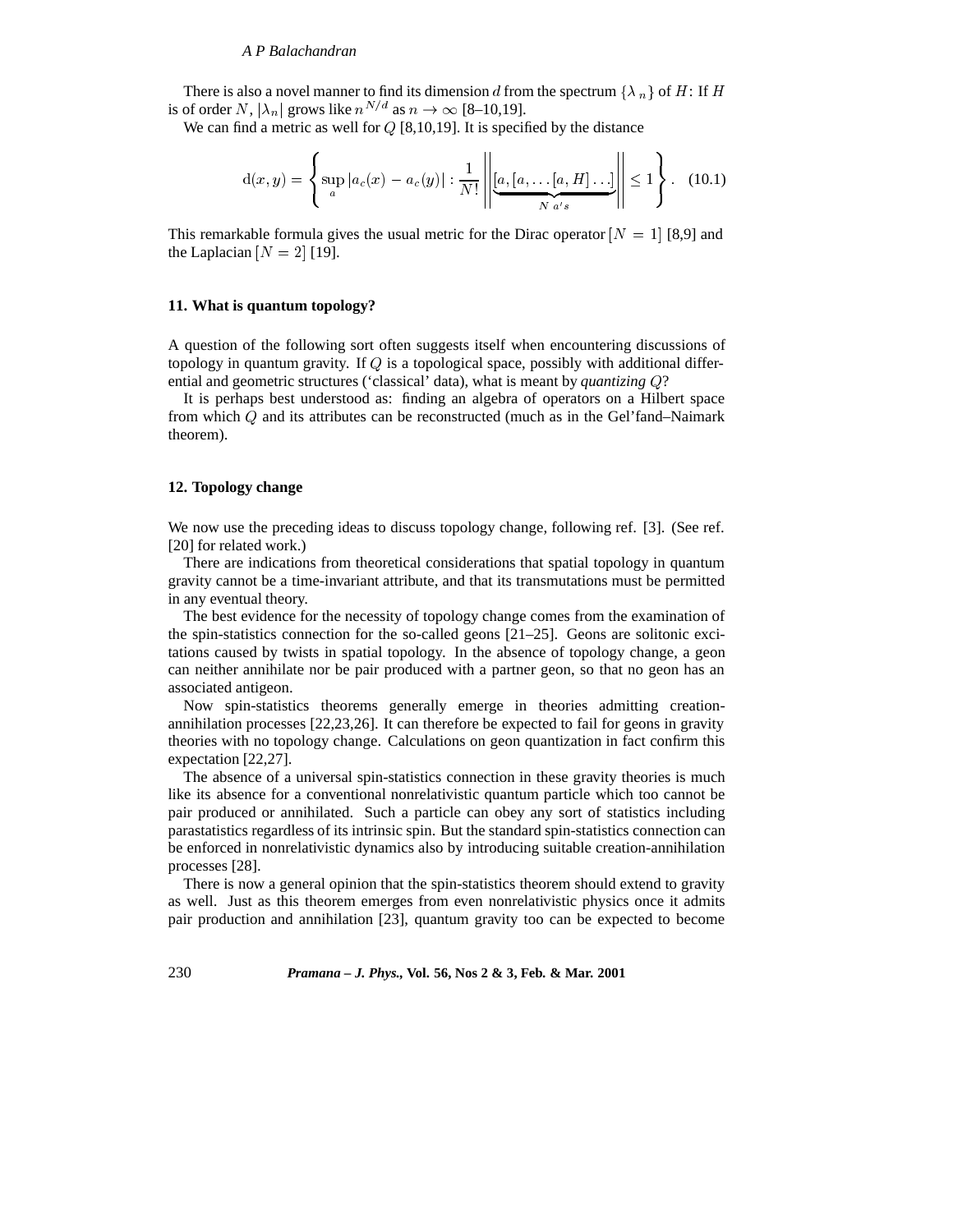compatible with this theorem after it allows suitable topology change [26]. In this manner, the desire for the usual spin-statistics connection leads us to look for a quantum gravity with transmuting topology.

Canonical quantum gravity in its elementary form is predicated on the hypothesis that spacetime topology is of the form  $\Sigma \times \mathbf{R}$  (with **R** accounting for time) and has an eternal spatial topology. This fact has led to numerous suggestions that conventional canonical gravity is inadequate if not wrong, and must be circumvented by radical revisions of spacetime concepts [29,30], or by improved approaches based either on functional integrals and cobordism [26] or on alternative quantization methods.

Ideas on topology change were first articulated in quantum gravity, and more specifically in attempts at semiclassical quantization of classical gravity. Also it is an attribute intimately linked to gravity in the physicist's mind. These connections and the apparently revolutionary nature of topology change as an idea have led to extravagant speculations about twinkling topology in quantum gravity and their impact on fundamental concepts in physics.

Here we show that models of quantum particles exist which admit topology change or contain states with no well-defined classical topology. *This is so even though gravity does not have a central role in our ideas and is significant only to the extent that metric is important for a matter Hamiltonian.* These models use only known physical principles and have no revolutionary content, and at least suggest that topology change in quantum gravity too may be achieved with a modest physical input and no drastic alteration of basic laws.

We consider particle dynamics. The configuration space of a particle being ordinary space, we are thus imagining a physicist probing spatial topology using a particle.

Let us consider a particle with no internal degrees of freedom living on the union  $Q'$  of two intervals which are numbered as 1 and 2:

$$
Q' = [0, 2\pi] \cup [0, 2\pi] \equiv Q'_1 \cup Q'_2. \tag{12.1}
$$

It is convenient to write its wave function  $\psi$  as  $(\psi_1, \psi_2)$ , where each  $\psi_i$  is a function on  $[0, 2\pi]$  and  $\psi_i^* \psi_i$  is the probability density on  $Q_i'$ . The scalar product between  $\psi$  and another wave function  $\chi = (\chi_1, \chi_2)$  is

$$
(\psi, \chi) = \int_0^{2\pi} dx \sum_i (\psi_i^* \chi_i)(x) .
$$
 (12.2)

It is interesting that we can also think of this particle as moving on  $[0, 2\pi]$  and having an internal degree of freedom associated with the index i.

After a convenient choice of units, we define the Hamiltonian formally by

$$
(H\psi)_i(x) = -\frac{\mathrm{d}^2\psi_i}{\mathrm{d}x^2}(x),\tag{12.3}
$$

where  $\psi_i$  is assumed to be suitably differentiable in the interval [0, 2 $\pi$ ]. This definition is only formal as we must also specify its domain  $\mathcal{H}^1$  [13]. The latter involves the statement of the boundary conditions (BC's) at  $x = 0$  and  $x = 2\pi$ .

Arbitrary BC's are not suitable to specify a domain. A symmetric operator  $O$  with domain  $D(\mathcal{O})$  will not be self-adjoint unless the following criterion is also fulfilled:

*Pramana – J. Phys.,* **Vol. 56, Nos 2 & 3, Feb. & Mar. 2001** 231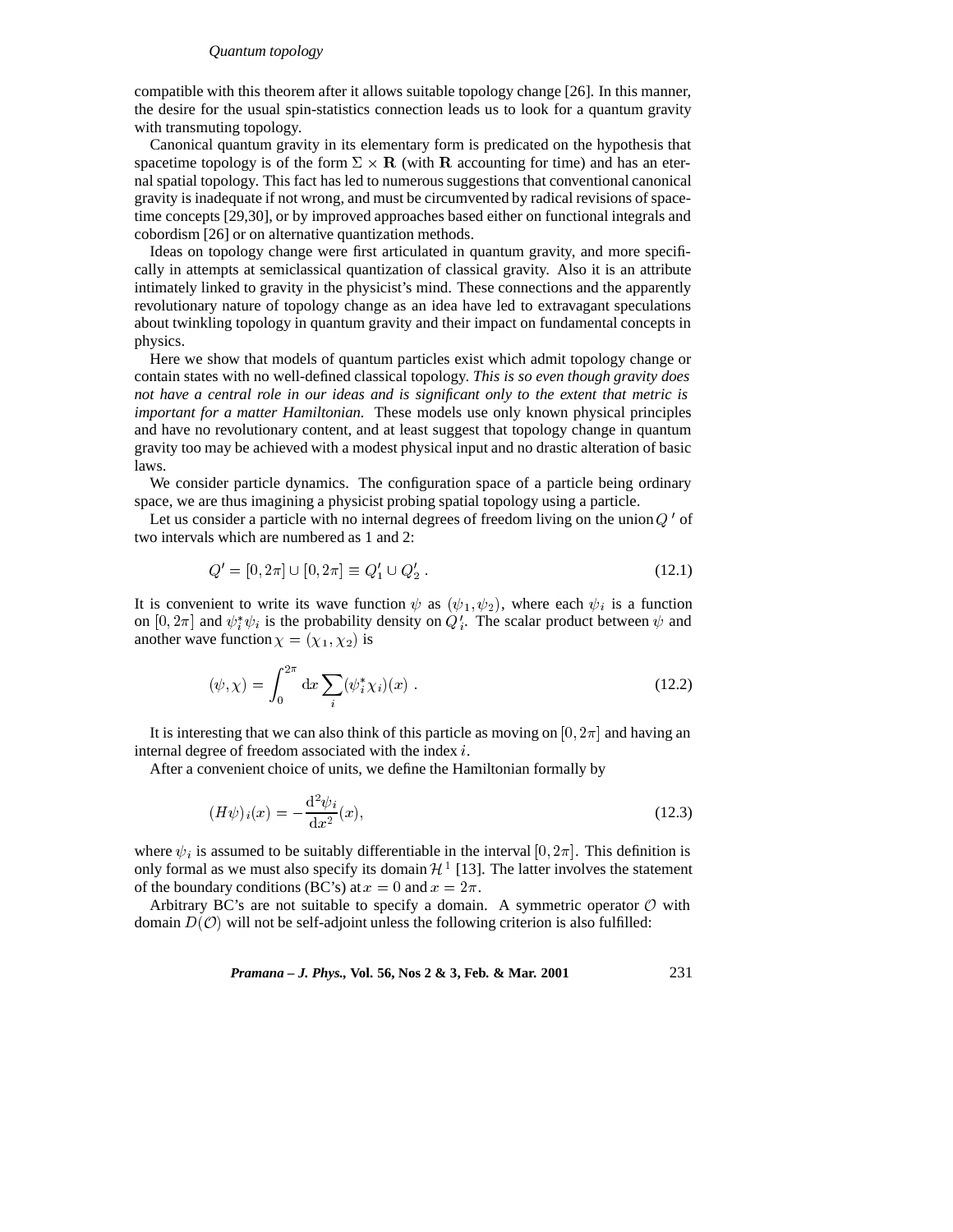$$
\mathcal{B}_{\mathcal{O}}(\psi, \chi) \equiv (\psi, \mathcal{O}\chi) - (\mathcal{O}^{\dagger}\psi, \chi) = 0 \text{ for all } \chi \in D(\mathcal{O}) \Leftrightarrow \psi \in D(\mathcal{O})
$$
 (12.4)

For the differential operator H, the form  $\mathcal{B}_H(\cdot, \cdot)$  is given by

$$
\mathcal{B}_H(\psi, \chi) = \sum_{i=1}^2 \left[ -\psi_i^*(x) \frac{\mathrm{d}\chi_i(x)}{\mathrm{d}x} + \frac{\mathrm{d}\psi_i^*(x)}{\mathrm{d}x} \chi_i(x) \right]_0^{2\pi} . \tag{12.5}
$$

It is not difficult to show that there is a  $U(4)$  worth of  $D(H) \equiv \mathcal{H}^1$  here compatible with (12.4).

We would like to restrict this enormous choice for  $D(H)$ , our intention not being to study all possible domains for  $D(H)$ . So let us restrict ourselves to the domains

$$
D_u = \{ \psi \in C^2(Q') : \psi_i(2\pi) = u_{ij}\psi_j(0), \frac{d\psi_i}{dx}(2\pi) = u_{ij}\frac{d\psi_j}{dx}(0), u \in U(2) \}.
$$
\n(12.6)

These domains have the virtue of being compatible with the definition of momentum in the sense discussed in ref. [3].

There are two choices of  $u$  which are of particular interest:

$$
\text{(a)} \qquad \qquad u_a = \left(\begin{array}{cc} 0 & e^{i\theta_{12}} \\ e^{i\theta_{21}} & 0 \end{array}\right),\tag{12.7}
$$

$$
\text{(b)} \qquad \qquad u_b = \left(\begin{array}{cc} e^{i\theta_{11}} & 0\\ 0 & e^{i\theta_{22}} \end{array}\right). \tag{12.8}
$$

In case (a), the density functions  $\psi_i^* \chi_i$  fulfill

$$
(\psi_1^* \chi_1)(2\pi) = (\psi_2^* \chi_2)(0) , \qquad (12.9)
$$

$$
(\psi_2^* \chi_2)(2\pi) = (\psi_1^* \chi_1)(0) \tag{12.10}
$$

Figure 1 displays (12.10), these densities being the same at the points connected by broken lines.

In case (b), they fulfill, instead,

$$
(\psi_1^* \chi_1)(2\pi) = (\psi_1^* \chi_1)(0) , \qquad (12.11)
$$

$$
(\psi_2^* \chi_2)(2\pi) = (\psi_2^* \chi_2)(0), \tag{12.12}
$$

which fact is shown in a similar way in figure 2.

Now if  $\psi_i, \chi_i \in D_u$ , then  $\psi_i \chi_i \in C^{(0)}$  in the operator-theoretic approach used earlier. Such probability densities in fact generate  $\mathcal{C}^{(0)}$ . Therefore their continuity properties determine the topology of the space to be identified as  $Q$ . It follows that we can identify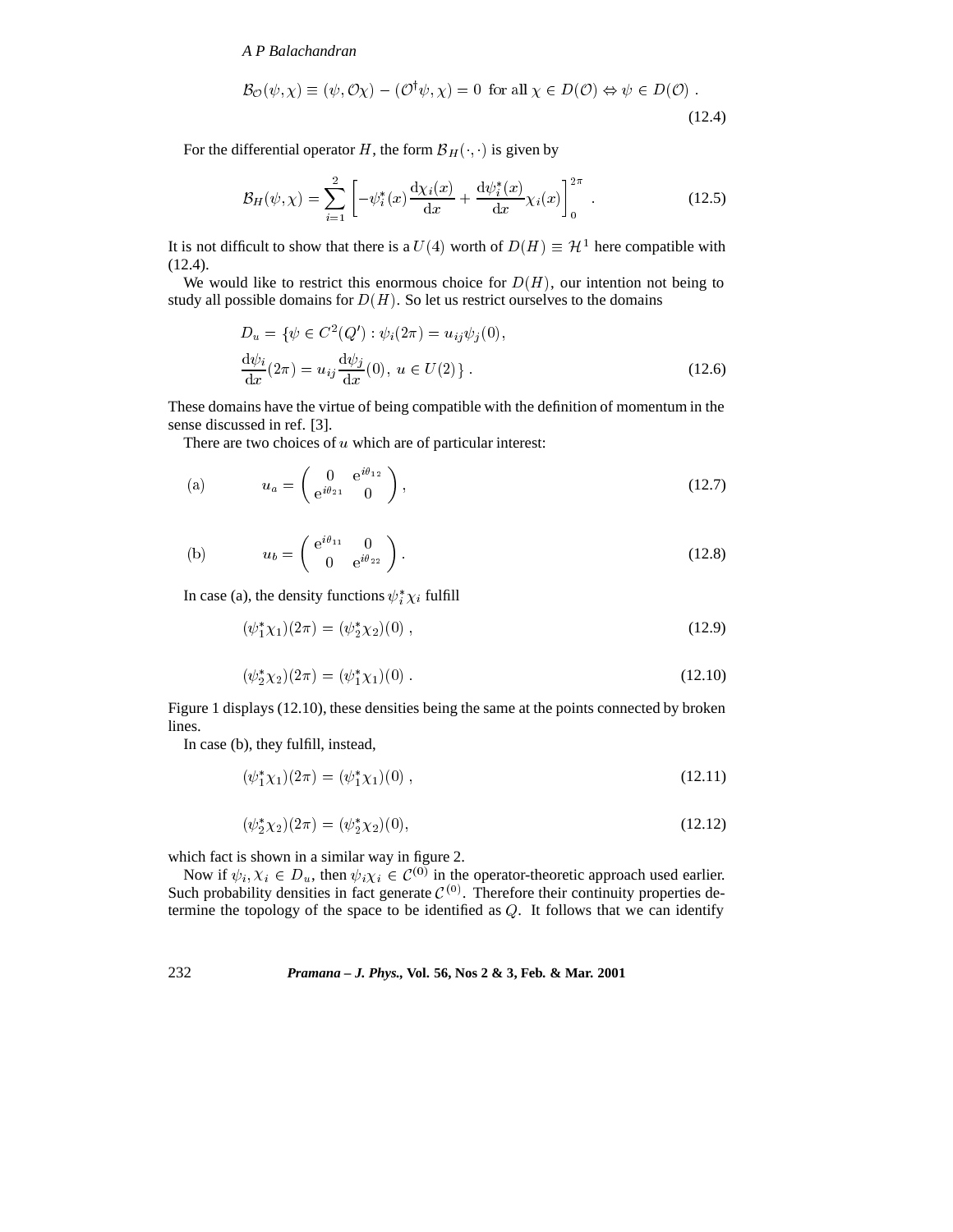

Figure 1. In case (a), the density functions are the same at the points joined by broken lines.



**Figure 2.** In case (b), the density functions are the same at the points joined by broken lines.

the points joined by dots to get the classical configuration space Q if  $u = u_a$  or  $u_b$ . It is *not*  $Q'$ , but rather a circle  $S<sup>1</sup>$  in case (a) and the union  $S<sup>1</sup> \cup S<sup>1</sup>$  of two circles in case (b).

The requirement  $H^M D_u^{\infty} \subseteq D_u^{\infty} \subset D_u$  for  $u = u_{a,b}$  and for all  $M \in \mathbb{N}$  implies that arbitrary derivatives of  $\psi_i^* \chi_i \in D_u^{\infty}$  are continuous at the points joined by broken lines, that is on  $S^1$  and  $S^1 \cup S^1$  for the two cases. We can prove this easily using (12.6). In this way, from  $D_u^{\infty}$ , we also recover  $S^1$  and  $S^1 \cup S^1$  as manifolds.

When  $u$  has neither of the values (12.7) and (12.8), then  $Q$  becomes the union of two intervals. The latter happens for example for

$$
u = \frac{1}{\sqrt{2}} \begin{pmatrix} 1 & 1 \\ -1 & 1 \end{pmatrix} \tag{12.13}
$$

In all such cases, Q can be regarded as a manifold with boundaries as shown by the argument above.

## *Dynamics for boundary conditions*

We saw in the previous section that topology change can be achieved in quantum physics by treating the parameters in the BC's as suitable external parameters which can be varied.

*Pramana – J. Phys.,* **Vol. 56, Nos 2 & 3, Feb. & Mar. 2001** 233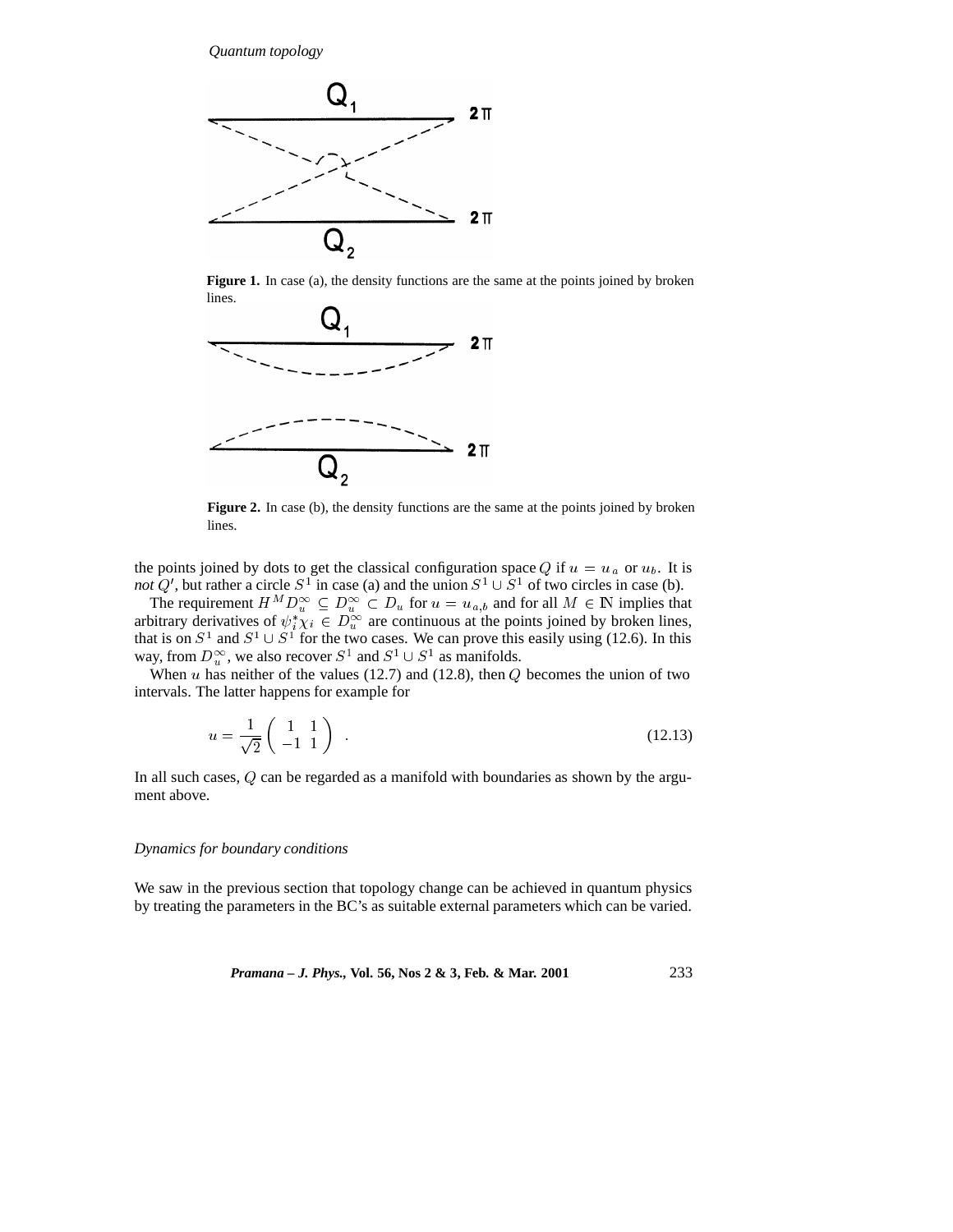However it is not quite satisfactory to have to regard  $u$  as an external parameter and not subject it to quantum rules. We now therefore promote it to an operator, introduce its conjugate variables and modify the Hamiltonian as well to account for its dynamics. The result is a closed quantum system. It has no state with a sharply defined  $u$ . We cannot therefore associate one or two circles with the quantum particle and quantum spatial topology has to be regarded as a superposition of classical spatial topologies. Depending on our choice of the Hamiltonian, it is possible to prepare states where topology is peaked at one or two  $S<sup>1</sup>$ 's for a long time, or arrange matters so that there is transmutation from one of these states to another.

Quantization of u is achieved as follows. Let  $T(\alpha)$  be the antihermitean generators of the Lie algebra of  $U(2)$  (the latter being regarded as the group of  $2 \times 2$  unitary matrices) and normalized according to Tr  $T(\alpha)T(\beta) = -N\delta_{\alpha\beta}$ , N being a constant. Let  $\hat{u}$  be the matrix of quantum operators representing the classical  $u$ . It fulfills

$$
\hat{u}_{ij}\hat{u}_{ik}^{\dagger} = \mathbf{1}\delta_{jk}, \quad [\hat{u}_{ij}, \hat{u}_{kh}] = 0 \,, \tag{12.14}
$$

 $\hat{u}_{ik}^{\dagger}$  being the adjoint of  $\hat{u}_{ik}$ . The operators conjugate to  $\hat{u}$  will be denoted by  $L_{\alpha}$ . If

$$
[T_{\alpha}, T_{\beta}] = c_{\alpha\beta}^{\gamma} T_{\gamma}, \qquad (12.15)
$$

$$
c_{\alpha\beta}^{\gamma} = \text{structure constants of } U(2). \tag{12.16}
$$

 $L_{\alpha}$  has the commutators

$$
[L_{\alpha}, \hat{u}] = -T(\alpha)\hat{u},\qquad(12.17)
$$

$$
[L_{\alpha}, L_{\beta}] = c_{\alpha\beta}^{\gamma} L_{\gamma},\tag{12.18}
$$

$$
[T(\alpha)\hat{u}]_{ij} \equiv T(\alpha)_{ik}\hat{u}_{kj}.
$$
\n(12.19)

If  $\hat{V}$  is the quantum operator for a function V of u,  $[L_{\alpha}, \hat{V}]$  is determined by (12.17) and (12.18).

The Hamiltonian for the combined particle-u system can be taken to be, for example,

$$
\hat{H} = H + \frac{1}{2I} \sum_{\alpha} L_{\alpha}^2,\tag{12.20}
$$

I being the moment of inertia.

Quantized BC's with a particular dynamics are described by (12.14), (12.17),(12.18) and (12.20).

The general state vector in the domain of  $\hat{H}$  is a superposition of state vectors  $\phi \otimes_{\mathbf{C}} |u\rangle$ where  $\phi \in D_u$  and  $|u\rangle$  is a generalized eigenstate of  $\hat{u}$ :

$$
\hat{u}_{ij}|u\rangle = u_{ij}|u\rangle, \quad \langle u'|u\rangle = \delta(u'^{-1}u) \tag{12.21}
$$

The  $\delta$ -function here is defined by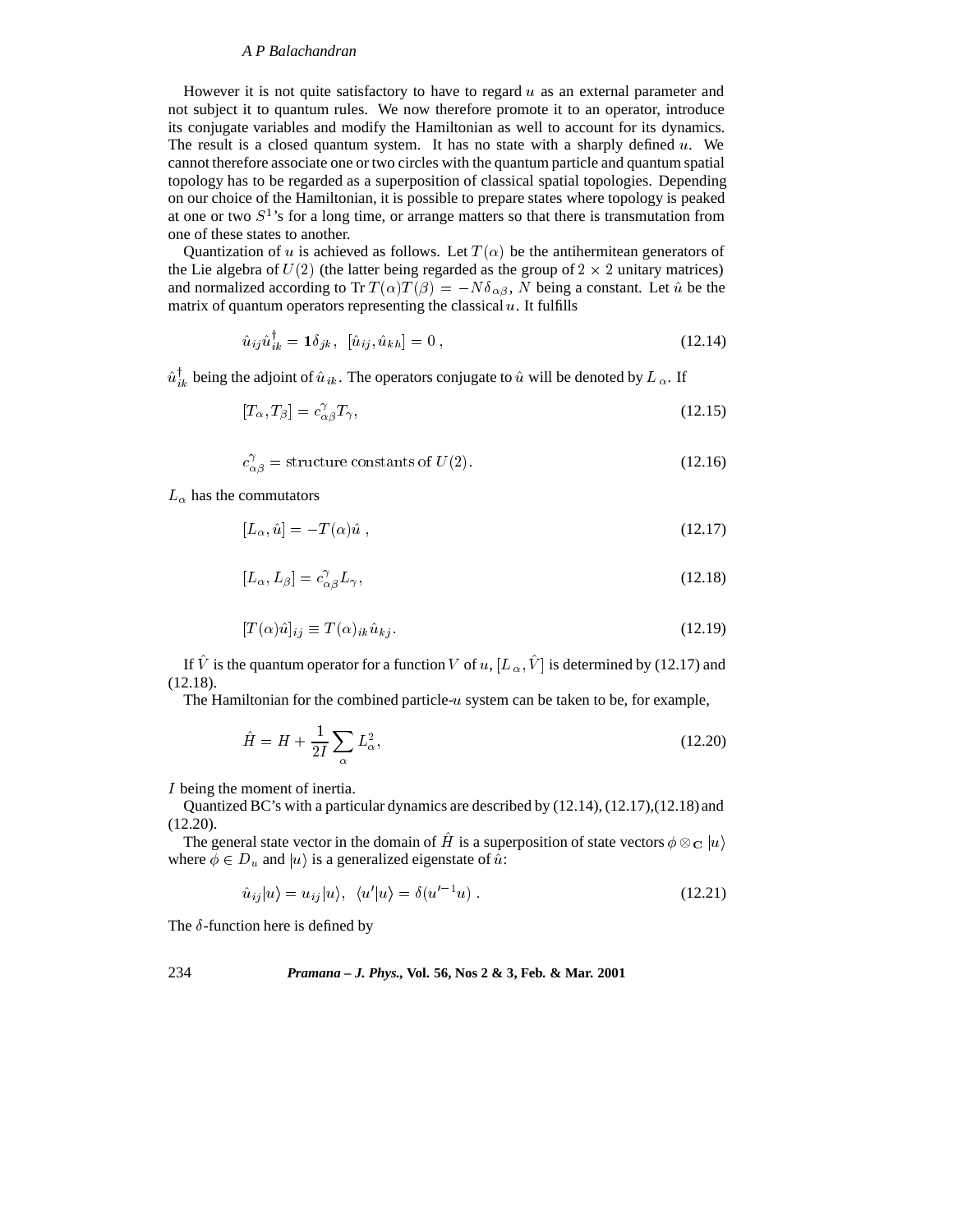z za zapisani za nastani za nastani za nastani za nastani za nastani za nastani za nastani za nastani za nasta

Z

$$
\int du f(u)\delta(u'^{-1}u) = f(u'), \qquad (12.22)
$$

 $du$  being the (conveniently normalized) Haar measure on  $U(2)$ .

It follows that the classical topology of one and two circles is recovered on the states  $\sum_{\lambda} C_{\lambda} \phi_{u_a}^{(\lambda)} \otimes_{\mathbf{C}} |u_a\rangle$  and  $\sum_{\lambda} D_{\lambda} \phi_{u_b}^{(\lambda)} \otimes_{\mathbf{C}} |u_b\rangle$ ,  $[C_{\lambda}, D_{\lambda} \in \mathbb{C}, \phi_{u_a,b}^{(\lambda)} \in D_{u_a,b}]$  with the two fixed values  $u_a$ , and  $u_b$  of (12.7) and (12.8) for  $u$ .

As the dynamical system has been enhanced by  $U(2)$ , the configuration space we recover is not Q in the strict sense, but rather  $Q \times U(2)$ . But we will refer to only Q as the configuration space below as a matter of convenience.

Now the above vectors are clearly idealized and unphysical, and with infinite norm. The best we can do with normalizable vectors to localize topology around one or two circles is to work with the wave packets

$$
\int du f(u)\phi_u \otimes_{\mathbf{C}} |u\rangle , \qquad (12.23)
$$

$$
\int \phi_u \in D_u,\tag{12.24}
$$

$$
\int \mathrm{d}u |f(u)|^2 < \infty,\tag{12.25}
$$

where  $f$  is sharply peaked at the  $u$  for the desired topology. The classical topology recovered from these states will only approximately be one or two circles, the quantum topology also containing admixtures from neighboring topologies of two intervals.

A localized state vector of the form (12.25) is not as a rule an eigenstate of a Hamiltonian like  $H$ . Rather it will spread in course of time so that classical topology is likely to disintegrate mostly into that of two intervals. We can of course localize it around one or two  $S^1$ 's for a very long time by choosing I to be large, the classical limit for topology being achieved by letting  $I \rightarrow \infty$ . By adding suitable potential terms, we can also no doubt arrange matters so that a wave packet concentrated around  $u = u_a$  moves in time to one concentrated around  $u = u<sub>b</sub>$ . This process would be thought of as topology change by a classical physicist.

The preceding considerations on topology change admit generalizations to higher dimensions as explained in ref. [3].

# **13. Final remarks**

In this article we have touched upon several issues concerning quantum topology and showed their utility for research of current interest such as topology change and fuzzy topology. Our significant contribution, if any, here has been in formulating new fundamental problems with reasonable clarity. We have also sketched a few answers, but they are tentative and incomplete.

*Pramana – J. Phys.,* **Vol. 56, Nos 2 & 3, Feb. & Mar. 2001** 235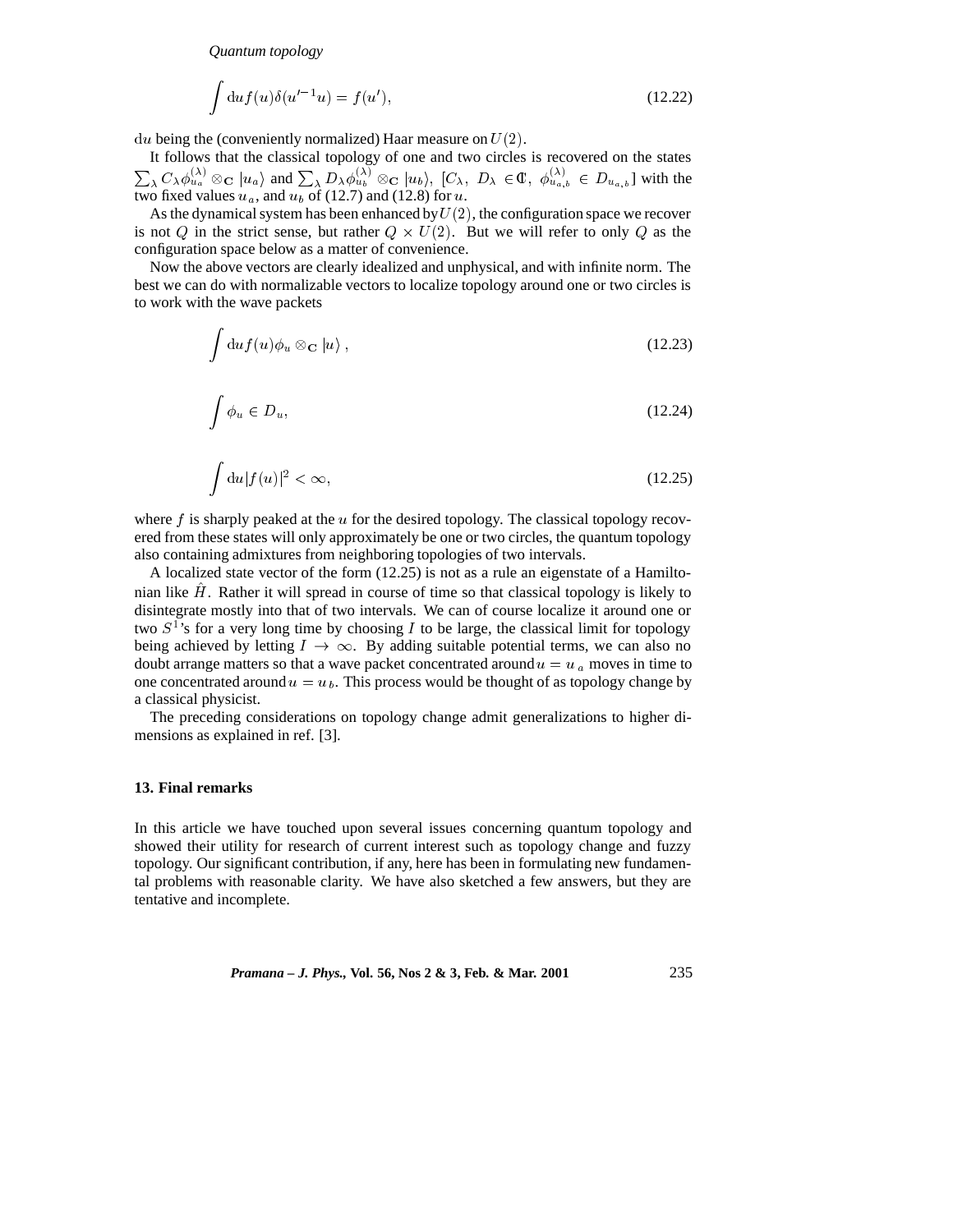# **Acknowledgements**

The work reported in this article is part of an ongoing program with several colleagues. I have especially benefited from discussions with Jan Ambjorn, Peppe Bimonte, T R Govindarajan, Gianni Landi, Fedele Lizzi, Beppe Marmo, Shasanka Mohan Roy, Alberto Simoni and Paulo Teotonio-Sobrinho in its preparation. I am also deeply grateful to Arshad Momen for his extensive and generous help in the preparation of this paper. This work was supported by the U.S. Department of Energy under Contract Number DE-FG-02-85ER40231.

### **References**

- [1] A P Balachandran in *Proceedings of the workshop on frontiers in field theory, quantum gravity and string theory*, Puri, December 12–21 (1996) and quant-phys/9702055
- [2] A P Balachandran, G Bimonte, E Ercolessi, G Landi, F Lizzi, G Sparano and P Teotonio-Sobrinho, *Finite quantum physics and noncommutative geometry* [IC/94/38, DSF-T-2/94 SU-4240-567 (1994), hep-th/9403067], in *Proceedings of the XV Autumn School, particle physics in the 90's* edited by G Branco and M Pimenta, *Nucl. Phys. B* (*Proc. Suppl.*) **37C**, 20 (1995); *J. Geom. Phys.* **18**, 163 (1996)

F Lizzi, *Int. J. Mod. Phys.* **A14**(1999), hep-th/9902187

- [3] A P Balachandran, G Bimonte, G Marmo and A Simoni, *Nucl. Phys.* **B446**, 299 (1995)
- [4] A P Balachandran and L Chandar, *Nucl. Phys.* **B428**, 435 (1994)
- [5] M Reed and B Simon, *Methods of modern mathematical physics*, *functional analysis* (Academic Press, 1972) vol. I
- [6] A Connes and C Rovelli, *Class. Quant. Gravit.* **11**, 2899 (1994)
- [7] J M G Fell and R S Doran, *Representations of \*-algebras, locally compact groups and Banach \*-algebraic bundles* (Academic Press, 1988)
- [8] A Connes, *Noncommutative geometry* (Academic Press, 1994)
- [9] A Connes and J Lott, *Nucl. Phys.* (Suppl.) **B18**, 29 (1990) J C V´arilly and J M Gracia-Bond´ia, *J. Geom. Phys.* **12**, 223 (1993)
- [10] A Connes, *Commun. Math. Phys.* **182**, 155 (1996); There are several excellent accounts of noncommutative geometry besides refs [7,8] and this paper. Two such are [11] and [12]. They also have references
- [11] G Landi, *An introduction to noncommutative spaces and their geometry* (Springer-Verlag, Berlin, 1977) and hep-th/9701078
- [12] J Madore, *An introduction to noncommutative differential geometry and its physical applications*, London Mathematical Society Lecture Notes Series 206 (Cambridge University Press, 1995)
- [13] M Reed and B Simon, *Methods of modern mathematical physics Fourier Analysis*; *self adjointness* (Academic Press, 1975) vol. II
- [14] A topological space T is Hausdorff iff there are open sets  $\mathcal{O}(x)$ ,  $\mathcal{O}(y)$  containing any two points x, y in T such that  $\mathcal{O}(x) \cap \mathcal{O}(y) = \emptyset$ . See *Encyclopedic dictionary of mathematics* edited by Shôkichi Iyanaga and Yukiyosi Kawada, translation reviewed by K O May (The M I T Press, 1977)
- [15] A Connes and M A Rieffel, *Contemporary mathematics* **62**, 237 (1987)
- [16] N Seiberg and E Witten, hep-th/9908142 and references therein
- [17] R D Sorkin, *Mod. Phys. Letts.* **A9**, 3119 (1994)
- [18] J Hartle, *Phys. Rev.* **D51**, 1800 (1995)